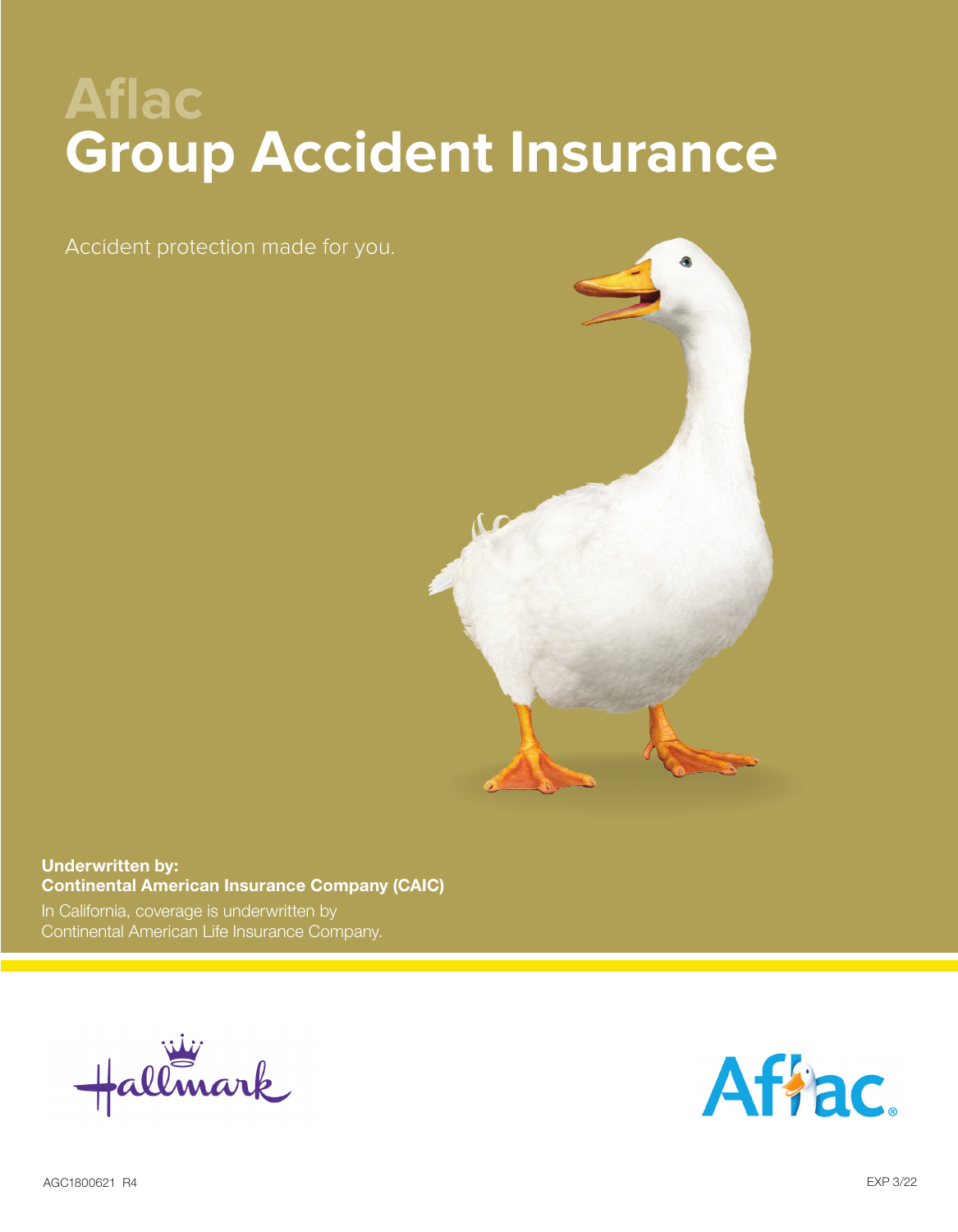# **AFLAC GROUP ACCIDENT INSURANCE** Policy Series C70000

# **Just because an accident can change your health, doesn't mean it should change your lifestyle too.**

Accidents can happen in an instant affecting you or a loved one. Aflac is designed to help families plan for the health care bumps ahead and take some of the uncertainty and financial insecurity out of getting better.

### **Protection for the unexpected, that's the benefit of the Aflac Group Accident Plan.**

After an accident, you may have expenses you've never thought about. Can your finances handle them? It's reassuring to know that an accident insurance plan can be there for you in your time of need to help cover expenses such as:

• Prescriptions

- Ambulance rides
- Emergency room visits
- Surgery and anesthesia
- Major Diagnostic Testing
- Burns

### **Plan Features**

- Benefits are paid directly to you, unless otherwise assigned.
- Coverage is guaranteed-issue (which means you may qualify for coverage without having to answer health questions).
- Benefits are paid regardless of any other medical insurance.

# **What you need, when you need it.**

Group accident insurance pays cash benefits that you can use any way you see fit.



**For more information about Aflac, call 1.855.251.0909 or visit www.HallmarkVoluntaryBenefits.com.**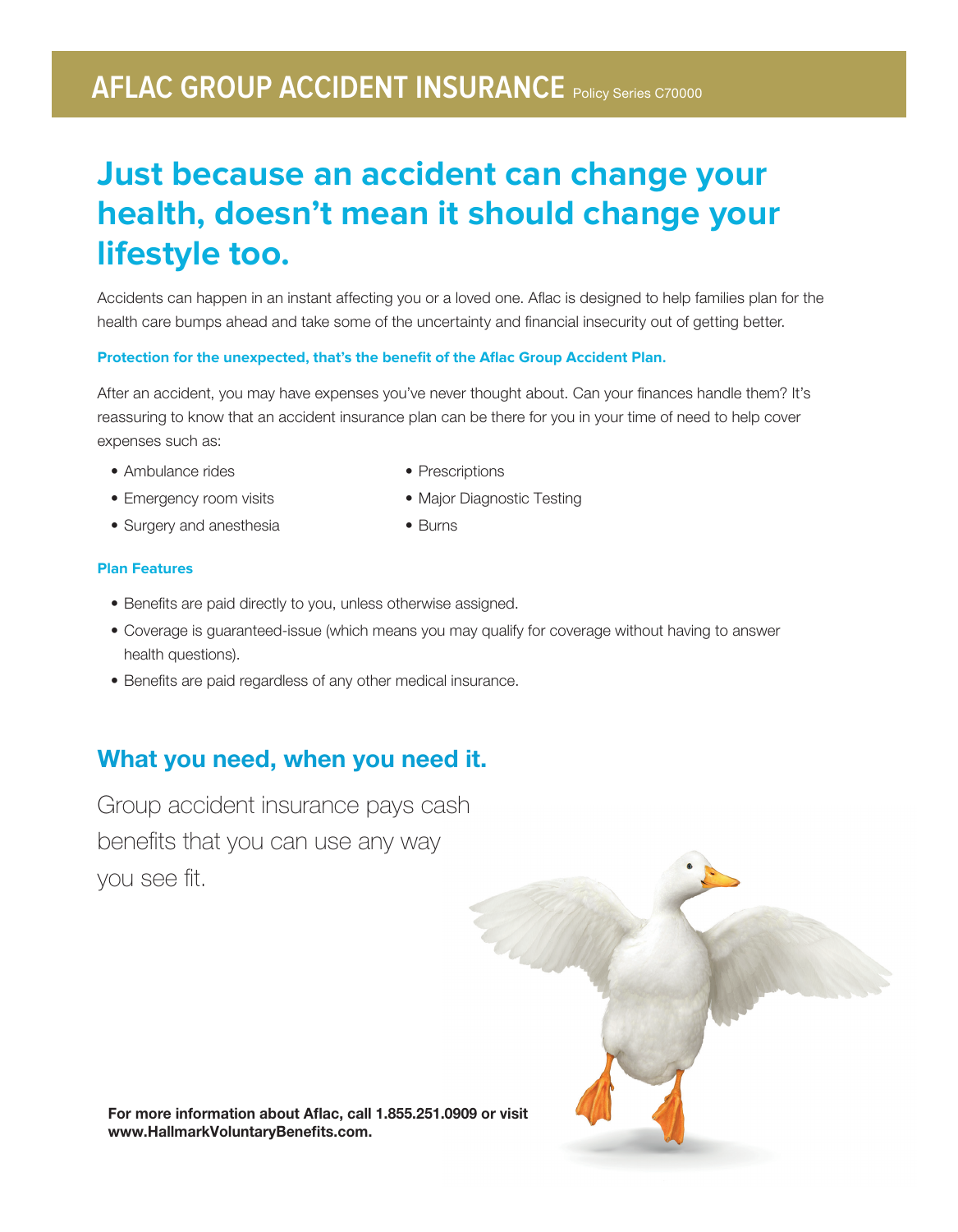| <b>GROUP ACCIDENT INSURANCE</b>                                                                                                                                                                                                                                                                                                                                                                                                                                                                                                                                                                                                                                                                                                                                                                                                                                                                               |                                                                                              |                                                                                             |
|---------------------------------------------------------------------------------------------------------------------------------------------------------------------------------------------------------------------------------------------------------------------------------------------------------------------------------------------------------------------------------------------------------------------------------------------------------------------------------------------------------------------------------------------------------------------------------------------------------------------------------------------------------------------------------------------------------------------------------------------------------------------------------------------------------------------------------------------------------------------------------------------------------------|----------------------------------------------------------------------------------------------|---------------------------------------------------------------------------------------------|
|                                                                                                                                                                                                                                                                                                                                                                                                                                                                                                                                                                                                                                                                                                                                                                                                                                                                                                               | <b>HIGH</b>                                                                                  | <b>LOW</b>                                                                                  |
| <b>INITIAL TREATMENT</b> (once per accident, within 7 days after the accident, not payable for telemedicine services)<br>Payable when an insured receives initial treatment for a covered accidental injury. This benefit is<br>payable for initial treatment received under the care of a doctor when an insured visits the following:                                                                                                                                                                                                                                                                                                                                                                                                                                                                                                                                                                       |                                                                                              |                                                                                             |
| Hospital emergency room with X-Ray / without X-Ray                                                                                                                                                                                                                                                                                                                                                                                                                                                                                                                                                                                                                                                                                                                                                                                                                                                            | \$250/\$200                                                                                  | \$200/\$150                                                                                 |
| Urgent care facility with X-Ray / without X-Ray                                                                                                                                                                                                                                                                                                                                                                                                                                                                                                                                                                                                                                                                                                                                                                                                                                                               | \$250/\$200                                                                                  | \$200/\$150                                                                                 |
| Doctor's office or facility (other than a hospital emergency room or urgent care) with X-Ray / without X-Ray                                                                                                                                                                                                                                                                                                                                                                                                                                                                                                                                                                                                                                                                                                                                                                                                  | \$150/\$100                                                                                  | \$150/\$100                                                                                 |
| <b>AMBULANCE</b> (within 90 days after the accident) Payable when an insured receives transportation by a<br>professional ambulance service due to a covered accidental injury.                                                                                                                                                                                                                                                                                                                                                                                                                                                                                                                                                                                                                                                                                                                               | \$400<br>Ground<br>\$1,200 Air                                                               | \$200<br>Ground<br>\$800 Air                                                                |
| MAJOR DIAGNOSTIC TESTING (once per accident, within 6 months after the accident) Payable when an<br>insured requires one of the following exams: Computerized Tomography (CT/CAT scan), Magnetic<br>Resonance Imaging (MRI), or Electroencephalography (EEG) due to a covered accidental injury. These<br>exams must be performed in a hospital, a doctor's office, a medical diagnostic imaging center or an<br>ambulatory surgical center.                                                                                                                                                                                                                                                                                                                                                                                                                                                                  | \$200                                                                                        | \$100                                                                                       |
| <b>EMERGENCY ROOM OBSERVATION</b> (within 7 days after the accident) Payable when an insured receives<br>treatment in a hospital emergency room, and is held in a hospital for observation without being<br>admitted as an inpatient because of a covered accidental injury.                                                                                                                                                                                                                                                                                                                                                                                                                                                                                                                                                                                                                                  | \$100<br>Each 24<br>hour period<br>\$50<br>Less than<br>24 hours,<br>but at least<br>4 hours | \$50<br>Each 24<br>hour period<br>\$25<br>Less than<br>24 hours,<br>but at least<br>4 hours |
| <b>PRESCRIPTIONS</b> (2 times per accident, within 6 months after the accident) Payable for a prescription filled that<br>- due to a covered accidental injury - is ordered by a doctor, dispensed by a licensed pharmacist and<br>medically necessary for the care and treatment of the insured (in Alaska, Massachusetts and Montana<br>prescriptions do not have to be medically necessary). This benefit is not payable for therapeutic devices<br>or appliances; experimental drugs; drugs, medicines or insulin used by or administered to a person<br>while he is confined to a hospital, rest home, extended-care facility, convalescent home, nursing home<br>or similar institution; or immunization agents, biological sera, blood or blood plasma. This benefit is<br>not payable for pain management techniques for which a benefit is paid under the Pain Management<br>Benefit (if available). | \$5                                                                                          | \$5                                                                                         |
| <b>BLOOD/PLASMA/PLATELETS</b> (3 times per accident, within 6 months after the accident) Payable for each day<br>that an insured receives blood, plasma or platelets due to a covered accidental injury.                                                                                                                                                                                                                                                                                                                                                                                                                                                                                                                                                                                                                                                                                                      | \$200                                                                                        | \$100                                                                                       |
| <b>PAIN MANAGEMENT</b> (once per accident, within 6 months after the accident) Payable when an insured, due<br>to a covered accidental injury, is prescribed and receives a nerve ablation and/or block, or an epidural<br>injection administered into the spine. This benefit is only payable for pain management techniques (as<br>shown above) that are administered in a hospital or doctor's office. This benefit is not payable for an<br>epidural administered during a surgical procedure.                                                                                                                                                                                                                                                                                                                                                                                                            | \$100                                                                                        | \$50                                                                                        |
| <b>CONCUSSION</b> (once per accident, within 6 months after the accident) Payable when an insured is diagnosed<br>by a doctor with a concussion due to a covered accident.                                                                                                                                                                                                                                                                                                                                                                                                                                                                                                                                                                                                                                                                                                                                    | \$500                                                                                        | \$200                                                                                       |
| <b>TRAUMATIC BRAIN INJURY</b> (once per accident, within 6 months after the accident) Payable when an<br>insured is diagnosed by a neurologist with Traumatic Brain Injury (TBI) due to a covered accident. To<br>qualify as TBI, the neurological deficit must require treatment by a neurologist and a prescribed course<br>of physical, speech and/or occupational therapy under the direction of a neurologist.                                                                                                                                                                                                                                                                                                                                                                                                                                                                                           | \$5,000                                                                                      | \$2,500                                                                                     |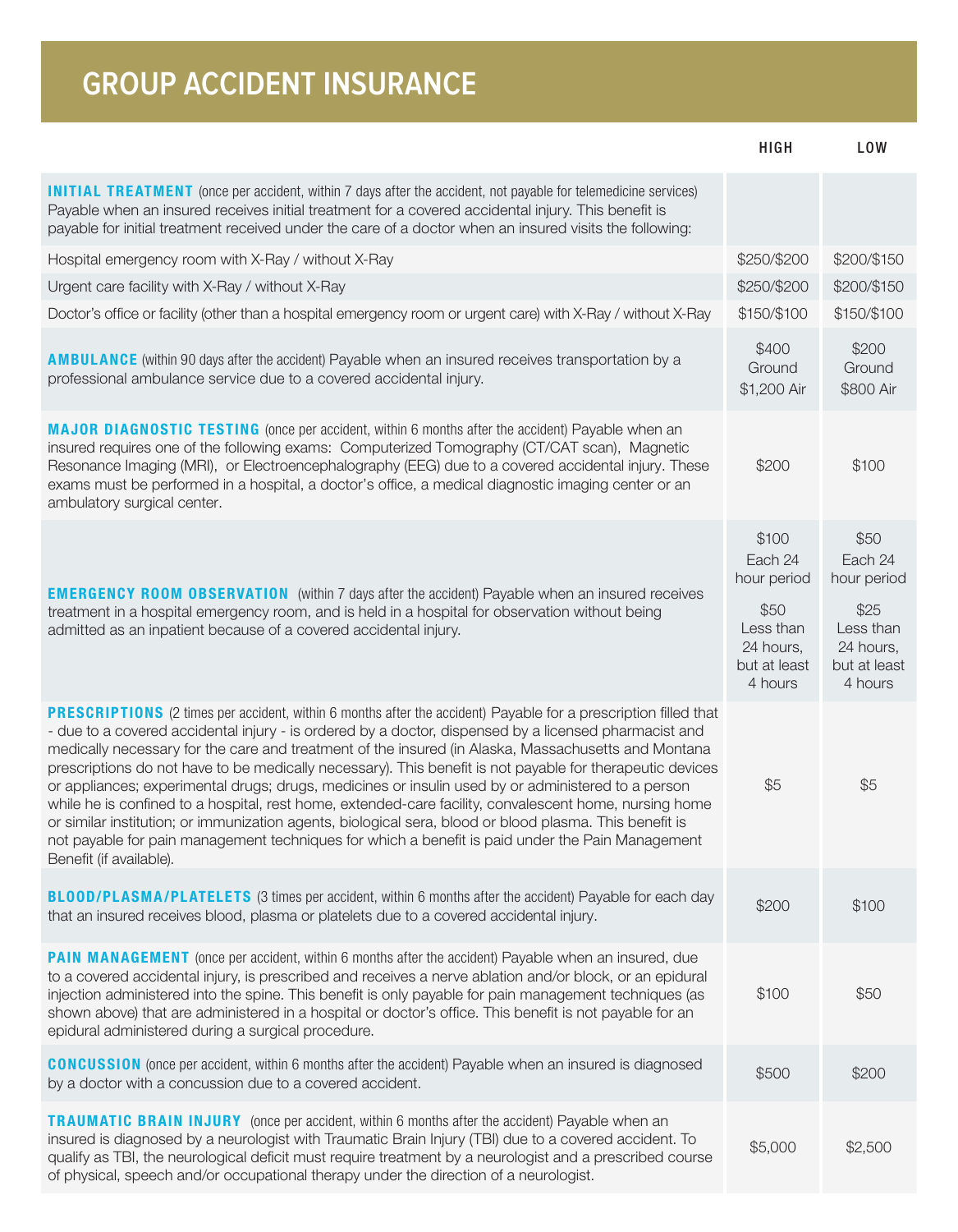| Extraction<br><b>EMERGENCY DENTAL WORK</b> (once per accident, within 6 months after the accident) Payable when an insured's | Extraction |
|------------------------------------------------------------------------------------------------------------------------------|------------|
| natural teeth are injured as a result of a covered accident.<br>\$200                                                        | \$75       |
| Repair with a Repair with a                                                                                                  |            |
| crown                                                                                                                        | crown      |

**BURNS** (once per accident, within 6 months after the accident) Payable when an insured is burned in a covered accident and is treated by a doctor. We will pay according to the percentage of body surface burned. First degree burns are not covered.

| <b>Second Degree</b>                                                                                                                                                                                                                                                                                                                                                                                                                                                                                                                                                                                                                                                                                                                                                                                                                                                                                                                   |                                            |                                            |
|----------------------------------------------------------------------------------------------------------------------------------------------------------------------------------------------------------------------------------------------------------------------------------------------------------------------------------------------------------------------------------------------------------------------------------------------------------------------------------------------------------------------------------------------------------------------------------------------------------------------------------------------------------------------------------------------------------------------------------------------------------------------------------------------------------------------------------------------------------------------------------------------------------------------------------------|--------------------------------------------|--------------------------------------------|
| Less than 10%                                                                                                                                                                                                                                                                                                                                                                                                                                                                                                                                                                                                                                                                                                                                                                                                                                                                                                                          | \$100                                      | \$50                                       |
| At least 10% but less than 25%                                                                                                                                                                                                                                                                                                                                                                                                                                                                                                                                                                                                                                                                                                                                                                                                                                                                                                         | \$200                                      | \$100                                      |
| At least 25% but less than 35%                                                                                                                                                                                                                                                                                                                                                                                                                                                                                                                                                                                                                                                                                                                                                                                                                                                                                                         | \$500                                      | \$250                                      |
| 35% or more                                                                                                                                                                                                                                                                                                                                                                                                                                                                                                                                                                                                                                                                                                                                                                                                                                                                                                                            | \$1,000                                    | \$500                                      |
| <b>Third Degree</b>                                                                                                                                                                                                                                                                                                                                                                                                                                                                                                                                                                                                                                                                                                                                                                                                                                                                                                                    |                                            |                                            |
| Less than 10%                                                                                                                                                                                                                                                                                                                                                                                                                                                                                                                                                                                                                                                                                                                                                                                                                                                                                                                          | \$1,000                                    | \$500                                      |
| At least 10% but less than 25%                                                                                                                                                                                                                                                                                                                                                                                                                                                                                                                                                                                                                                                                                                                                                                                                                                                                                                         | \$5,000                                    | \$2,500                                    |
| At least 25% but less than 35%                                                                                                                                                                                                                                                                                                                                                                                                                                                                                                                                                                                                                                                                                                                                                                                                                                                                                                         | \$10,000                                   | \$5,000                                    |
| 35% or more                                                                                                                                                                                                                                                                                                                                                                                                                                                                                                                                                                                                                                                                                                                                                                                                                                                                                                                            | \$20,000                                   | \$10,000                                   |
| <b>EYE INJURIES</b> Payable for eye injuries if, because of a covered accident, a doctor removes a foreign<br>body from the eye, with or without anesthesia.                                                                                                                                                                                                                                                                                                                                                                                                                                                                                                                                                                                                                                                                                                                                                                           | \$250                                      | \$100                                      |
| <b>FRACTURES</b> (once per accident, within 90 days after the accident) Payable when an insured fractures a bone<br>because of a covered accident and is treated by a doctor. If the fracture requires open reduction, 200%<br>of the benefit is payable for that bone. For multiple fractures (more than one fracture in one accident),<br>we will pay a maximum of 200% of the benefit amount for the bone fractured that has the highest dollar<br>amount. For a chip fracture (a piece of bone that is completely broken off near a joint), we will pay 25%<br>of the amount for the affected bone. This benefit is not payable for stress fractures.                                                                                                                                                                                                                                                                              | Up to<br>\$4,000<br>based on a<br>schedule | Up to<br>\$2,500<br>based on a<br>schedule |
| <b>DISLOCATIONS</b> (once per accident, within 90 days after the accident) Payable when an insured dislocates<br>a joint because of a covered accident and is treated by a doctor. If the dislocation requires open<br>reduction, 200% of the benefit for that joint is payable. We will pay benefits only for the first dislocation<br>of a joint. We will not pay for recurring dislocations of the same joint. If the insured dislocated a joint<br>before the effective date of his certificate and then dislocates the same joint again, it will not be covered<br>by the plan. For multiple dislocations (more than one dislocated joint in one accident), we will pay a<br>maximum of 200% of the benefit amount for the joint dislocated that has the highest dollar amount.<br>For a partial dislocation (joint is not completely separated, including subluxation), we will pay 25% of the<br>amount for the affected joint. | Up to<br>\$3,000<br>based on a<br>schedule | Up to<br>\$1,500<br>based on a<br>schedule |
| <b>LACERATIONS</b> (once per accident, within 7 days after the accident) Payable when an insured receives a laceration in a<br>covered accident and the laceration is repaired by a doctor. For multiple lacerations, we will pay a maximum of 200%<br>of the benefit for the largest single laceration requiring stitches. Lacerations requiring stitches (including liquid skin<br>adhesive):                                                                                                                                                                                                                                                                                                                                                                                                                                                                                                                                        |                                            |                                            |
| Over 15 centimeters                                                                                                                                                                                                                                                                                                                                                                                                                                                                                                                                                                                                                                                                                                                                                                                                                                                                                                                    | \$500                                      | \$100                                      |
| 5-15 centimeters                                                                                                                                                                                                                                                                                                                                                                                                                                                                                                                                                                                                                                                                                                                                                                                                                                                                                                                       | \$300                                      | \$60                                       |
| Under 5 centimeters                                                                                                                                                                                                                                                                                                                                                                                                                                                                                                                                                                                                                                                                                                                                                                                                                                                                                                                    | \$75                                       | \$40                                       |
| Lacerations not requiring stitches                                                                                                                                                                                                                                                                                                                                                                                                                                                                                                                                                                                                                                                                                                                                                                                                                                                                                                     | \$35                                       | \$25                                       |
| <b>OUTPATIENT SURGERY AND ANESTHESIA</b> (per day / performed in hospital or ambulatory surgical center,<br>within one year after the accident) Payable for each day that, due to a covered accidental injury, an insured<br>has an outpatient surgical procedure performed by a doctor in a hospital or ambulatory surgical center.<br>Surgical procedure does not include laceration repair. If an outpatient surgical procedure is covered<br>under another benefit in the plan, we will pay the higher benefit amount.                                                                                                                                                                                                                                                                                                                                                                                                             | \$400                                      | \$200                                      |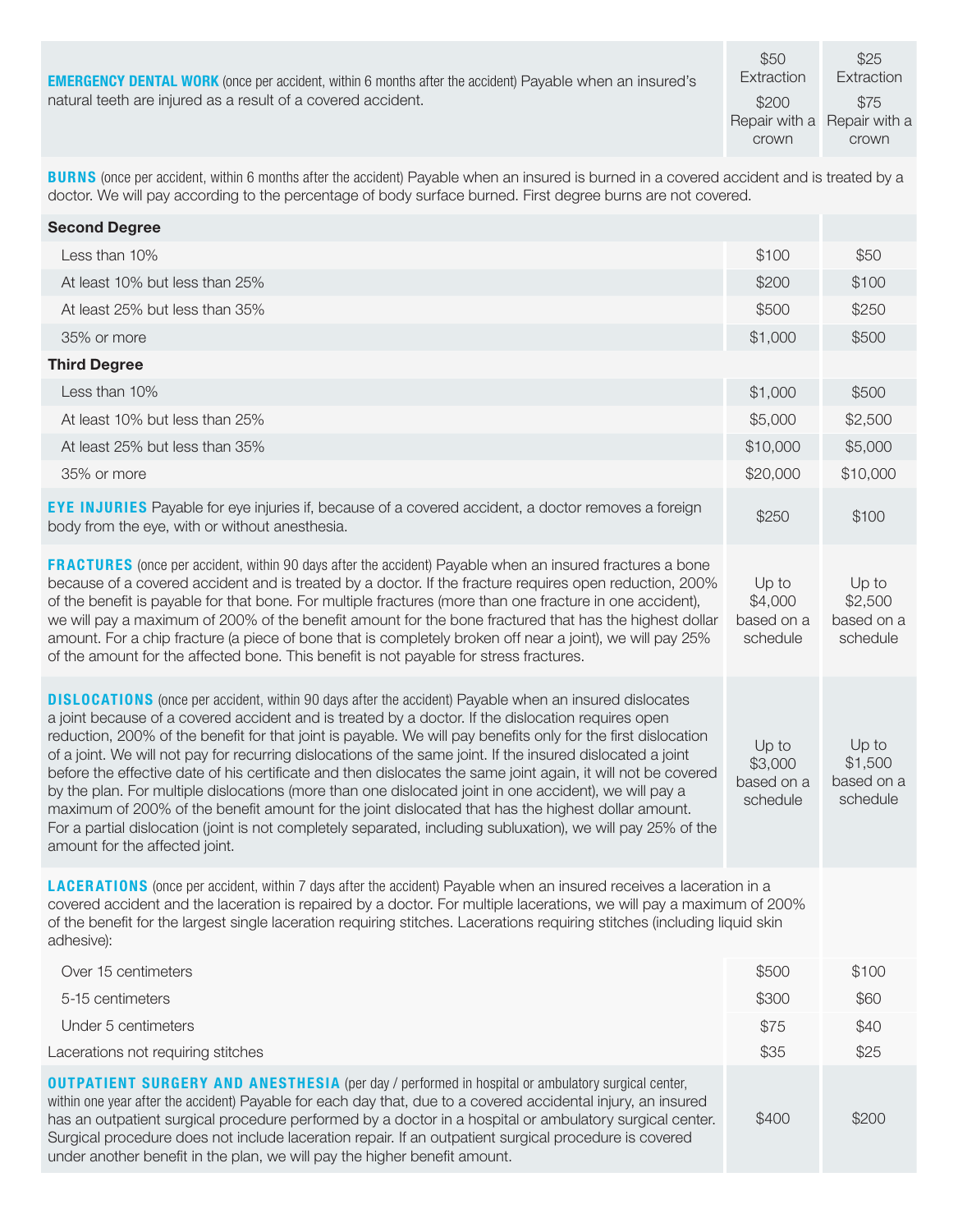| <b>FACILITIES FEE FOR OUTPATIENT SURGERY</b> (surgery performed in hospital or ambulatory surgical center,<br>within one year after the accident) Payable once per each eligible Outpatient Surgery and Anesthesia<br>Benefit (in a hospital or ambulatory surgical center).                                                                                                                                                                                                                                                                                                                             | \$100   | \$35  |
|----------------------------------------------------------------------------------------------------------------------------------------------------------------------------------------------------------------------------------------------------------------------------------------------------------------------------------------------------------------------------------------------------------------------------------------------------------------------------------------------------------------------------------------------------------------------------------------------------------|---------|-------|
| <b>OUTPATIENT SURGERY AND ANESTHESIA</b> (per day / performed in a doctor's office, urgent care facility, or<br>emergency room; maximum of two procedures per accident, within one year of the accident)<br>Payable for each day that, due to a covered accidental injury, an insured has an outpatient surgical<br>procedure performed by a doctor in a doctor's office, urgent care facility or emergency room. Surgical<br>procedure does not include laceration repair. If an outpatient surgical procedure is covered under<br>another benefit in this plan, we will pay the higher benefit amount. | \$50    | \$25  |
| <b>INPATIENT SURGERY AND ANESTHESIA</b> (per day / within one year after the accident) Payable for each day<br>that, due to a covered accidental injury, an insured has an inpatient surgical procedure performed by a<br>doctor. The surgery must be performed while the insured is confined to a hospital as an inpatient. If an<br>inpatient surgical procedure is covered under another benefit in the plan, we will pay the higher benefit<br>amount.                                                                                                                                               | \$1,000 | \$500 |

## SUCCESSOR INSURED BENEFIT

If spouse coverage is in force at the time of the employee's death, the surviving spouse may elect to continue coverage. Coverage would continue according to the existing plan and would also include any dependent child coverage in force at the time.

Surgical Procedures may include, but are not limited to, surgical repair of: ruptured disc, tendons/ligaments, hernia, rotator cuff, torn knee cartilage, skin grafts, joint replacement, internal injuries requiring open abdominal or thoracic surgery, exploratory surgery (with or without repair), etc., unless otherwise noted due to an accidental injury.

| <b>HOSPITALIZATION BENEFITS</b>                                                                                                                                                                                                                                                                                                                                                                                                                                                                                                                                                                                                                                                                                                                               | <b>HIGH</b>                   | <b>LOW</b>                    |
|---------------------------------------------------------------------------------------------------------------------------------------------------------------------------------------------------------------------------------------------------------------------------------------------------------------------------------------------------------------------------------------------------------------------------------------------------------------------------------------------------------------------------------------------------------------------------------------------------------------------------------------------------------------------------------------------------------------------------------------------------------------|-------------------------------|-------------------------------|
| <b>HOSPITAL ADMISSION</b> (once per accident, within 6 months after the accident)<br>Payable when an insured is admitted to a hospital and confined as an inpatient because of a covered<br>accidental injury.<br>This benefit is not payable for confinement to an observation unit, for emergency room treatment or for<br>outpatient treatment.                                                                                                                                                                                                                                                                                                                                                                                                            | \$2,000<br>per<br>confinement | \$1,000<br>per<br>confinement |
| <b>HOSPITAL CONFINEMENT</b> (maximum of 365 days per accident, within 6 months after the accident)<br>Payable for each day that an insured is confined to a hospital as an inpatient because of a covered<br>accidental injury.<br>If we pay benefits for confinement and the insured is confined again within 6 months because of the<br>same accidental injury, we will treat this confinement as the same period of confinement.<br>This benefit is payable for only one hospital confinement at a time even if caused by more than one<br>covered accidental injury. This benefit is not payable for confinement to an observation unit or a<br>rehabilitation facility.                                                                                  | \$200<br>per day              | \$100<br>per day              |
| <b>HOSPITAL INTENSIVE CARE</b> (maximum of 30 days per accident, within 6 months after the accident)<br>Payable for each day an insured is confined in a hospital intensive care unit because of a covered<br>accidental injury.<br>We will pay benefits for only one confinement in a hospital intensive care unit at a time, even if it is caused<br>by more than one covered accidental injury.<br>If we pay benefits for confinement in a hospital intensive care unit and an insured becomes confined to a<br>hospital intensive care unit again within 6 months because of the same accidental injury, we will treat this<br>confinement as the same period of confinement.<br>This benefit is payable in addition to the Hospital Confinement Benefit. | \$400<br>per day              | \$200<br>per day              |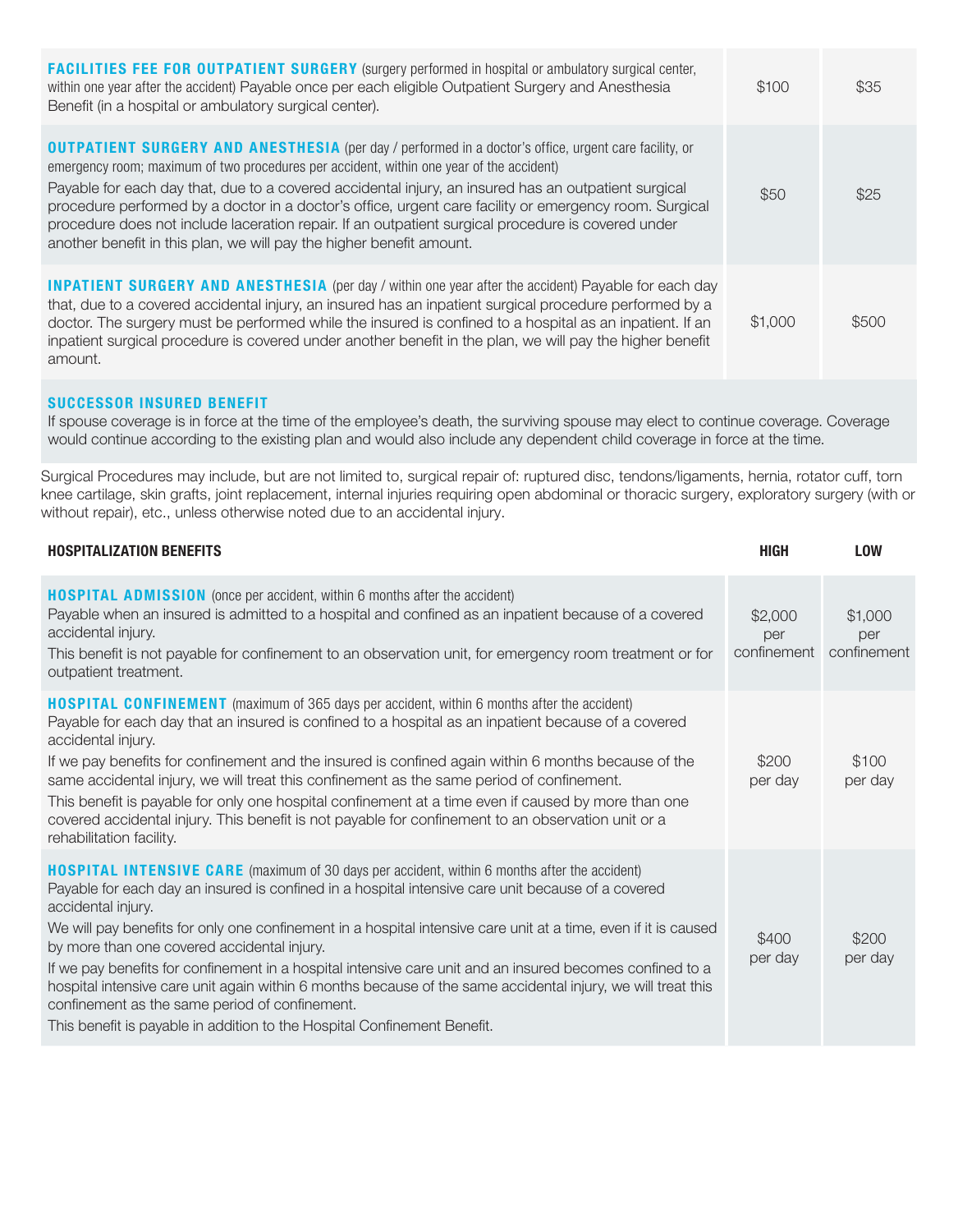| <b>INTERMEDIATE INTENSIVE CARE STEP-DOWN UNIT</b> (maximum of 30 days per accident, within 6 months<br>after the accident)<br>Payable for each day an insured is confined in an intermediate intensive care step-down unit because<br>of a covered accidental injury.<br>We will pay benefits for only one confinement in an intermediate intensive care step-down unit at a time,<br>even if it is caused by more than one covered accidental injury.<br>If we pay benefits for confinement in an intermediate intensive care step-down unit and an insured<br>becomes confined to an intermediate intensive care step-down unit again within 6 months because of<br>the same condition, we will treat this confinement as the same period of confinement.<br>This benefit is payable in addition to the Hospital Confinement Benefit. | \$100<br>per day                | \$50<br>per day               |
|-----------------------------------------------------------------------------------------------------------------------------------------------------------------------------------------------------------------------------------------------------------------------------------------------------------------------------------------------------------------------------------------------------------------------------------------------------------------------------------------------------------------------------------------------------------------------------------------------------------------------------------------------------------------------------------------------------------------------------------------------------------------------------------------------------------------------------------------|---------------------------------|-------------------------------|
| <b>FAMILY MEMBER LODGING</b> (greater than 100 miles from the insured's residence, maximum of 30 days per<br>accident, within 6 months after the accident)<br>Payable for each night's lodging in a motel/hotel/rental property for an adult member of the insured's<br>immediate family. For this benefit to be payable:<br>• The insured must be confined to a hospital for treatment of a covered accidental injury;<br>. The hospital and motel/hotel must be more than 100 miles from the insured's residence; and<br>. The treatment must be prescribed by the insured's treating doctor.                                                                                                                                                                                                                                         | \$100<br>per day                | \$50<br>per day               |
| <b>AFTER CARE BENEFITS</b>                                                                                                                                                                                                                                                                                                                                                                                                                                                                                                                                                                                                                                                                                                                                                                                                              | <b>HIGH</b>                     | <b>LOW</b>                    |
| <b>APPLIANCES</b> (within 6 months after the accident)<br>Payable if, as a result of an injury received in a covered accident, a doctor advises the insured to use a<br>listed medical appliance as an aid in personal locomotion.<br>Cane, Ankle Brace<br>Walking Boot, Walker, Crutches, Leg Brace, Cervical Collar<br>Wheelchair, Knee Scooter, Body Jacket, Back Brace<br><b>ACCIDENT FOLLOW-UP TREATMENT</b> (maximum of 2 per accident, within 6 months after the accident provided<br>initial treatment is within 7 days of the accident)<br>Payable for doctor-prescribed follow-up treatment for injuries received in a covered accident.<br>Follow-up treatments do not include physical, occupational or speech therapy. Chiropractic or                                                                                     | \$50<br>\$200<br>\$300<br>\$100 | \$25<br>\$75<br>\$150<br>\$50 |
| acupuncture procedures are also not considered follow-up treatment.<br><b>POST-TRAUMATIC STRESS DISORDER (PTSD)</b> (once per accident, within 6 months after the accident)<br>Payable if the insured is diagnosed with PTSD, a mental health condition triggered by a covered<br>accident. An insured must meet the diagnostic criteria for PTSD, stipulated in the Diagnostic and<br>Statistical Manual of Mental Disorders IV (DSM IV-TR), and be under the active care of either a<br>psychiatrist or Ph.D.-level psychologist.                                                                                                                                                                                                                                                                                                     | \$200                           | \$100                         |
| <b>REHABILITATION UNIT</b> (maximum of 31 days per confinement, no more than 62 days total per calendar year for<br>each insured)<br>Payable for each day that, due to a covered accidental injury, an insured receives treatment as an<br>inpatient at a rehabilitation facility. For this benefit to be payable, the insured must be transferred to the<br>rehabilitation facility for treatment following an inpatient hospital confinement.<br>We will not pay the rehabilitation facility benefit for the same days that the hospital confinement benefit<br>is paid. We will pay the highest eligible benefit.                                                                                                                                                                                                                    | \$50<br>per day                 | \$35<br>per day               |
| <b>THERAPY</b> (maximum of 10 per accident, beginning within 90 days after the accident provided initial treatment is within 7<br>days after the accident)<br>Payable if because of injuries received in a covered accident, an insured has doctor-prescribed therapy<br>treatment in one of the following categories: physical therapy provided by a licensed physical therapist,<br>occupational therapy provided by a licensed occupational therapist, or speech therapy provided by a<br>licensed speech therapist.                                                                                                                                                                                                                                                                                                                 | \$35                            | \$25                          |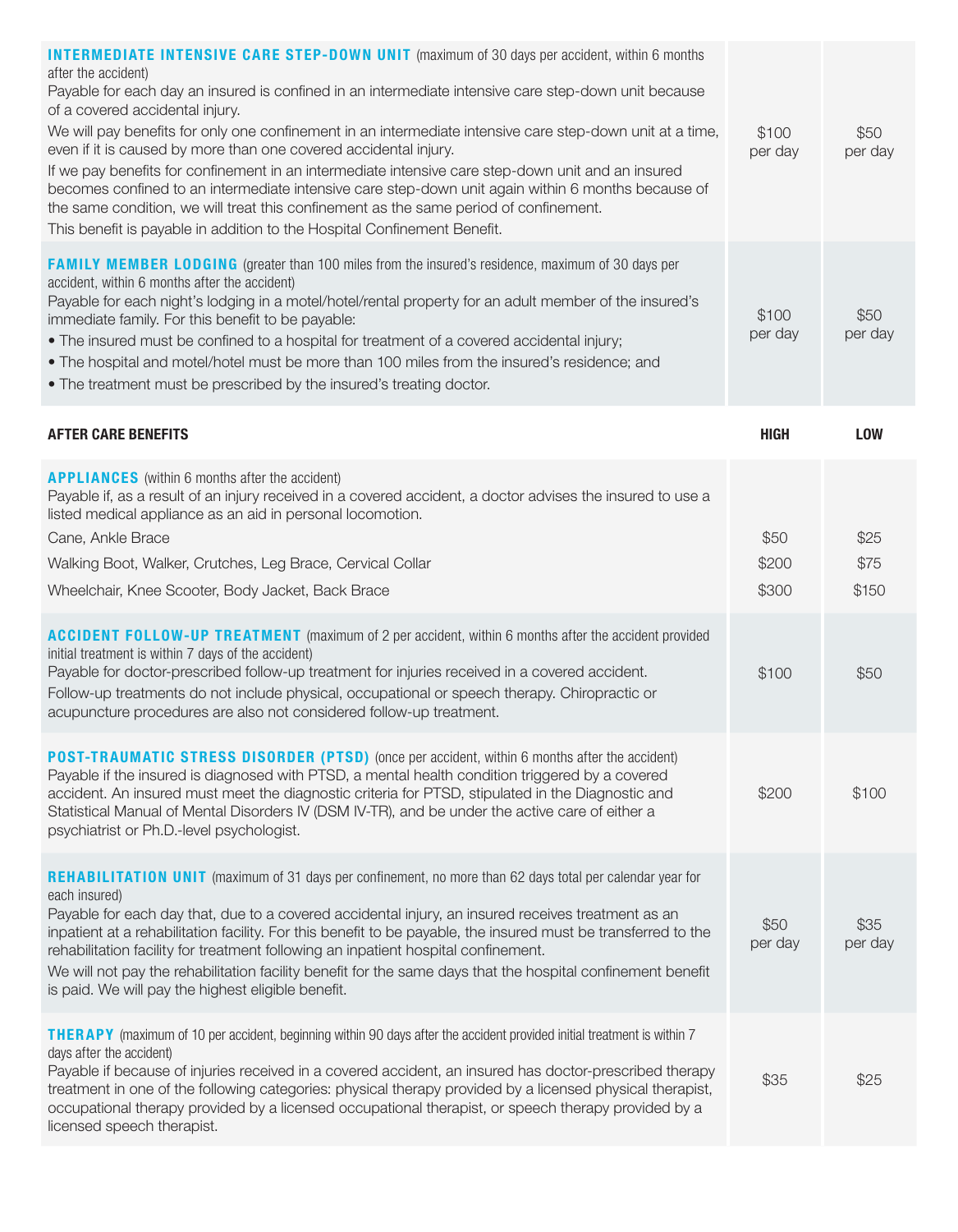| <b>CHIROPRACTIC OR ALTERNATIVE THERAPY</b> (maximum of 6 per accident, beginning within 90 days after the<br>accident provided initial treatment is within 7 days after the accident)<br>Payable if because of injuries received in a covered accident, an insured receives acupuncture or<br>chiropractic treatment. | \$25 | \$25 |
|-----------------------------------------------------------------------------------------------------------------------------------------------------------------------------------------------------------------------------------------------------------------------------------------------------------------------|------|------|
|-----------------------------------------------------------------------------------------------------------------------------------------------------------------------------------------------------------------------------------------------------------------------------------------------------------------------|------|------|

### LIFE CHANGING EVENTS BENEFITS

| <b>PARALYSIS</b> (once per accident, diagnosed by a doctor within six months after the accident)<br>Payable if an insured has permanent loss of movement of two or more limbs for more than 90 days (in<br>Utah, 30 days) as the result of a covered accidental injury.<br>Paraplegia<br>Quadriplegia                                                                                                                                                                                                                                                                                                                                                                                                                 | \$4,000<br>\$8,000 | \$2,500<br>\$5,000 |
|-----------------------------------------------------------------------------------------------------------------------------------------------------------------------------------------------------------------------------------------------------------------------------------------------------------------------------------------------------------------------------------------------------------------------------------------------------------------------------------------------------------------------------------------------------------------------------------------------------------------------------------------------------------------------------------------------------------------------|--------------------|--------------------|
| <b>PROSTHESIS</b> (once per accident, one replacement per device per insured)*<br>Payable when an insured receives a prosthetic device, prescribed by a doctor, as a result of a covered<br>accidental injury.<br>Prosthetic Device/Prosthesis means an artificial device designed to replace a missing part of the<br>body. This benefit is not payable for hearing aids, wigs, or dental aids (to include false teeth), repair or<br>replacement of prosthetic devices* and /or joint replacements.<br>* We will pay this benefit again once to cover the replacement of a prosthesis for which a benefit has<br>been paid, provided the replacement takes place within three years of the initial benefit payment. | \$2,000            | \$1,000            |
| <b>RESIDENCE/VEHICLE MODIFICATION</b> (once per accident, within one year after the accident)<br>Payable for a permanent structural modification to an insured's primary residence or vehicle when<br>the insured suffers total and permanent or irrevocable loss of one of the following, due to a covered<br>accidental injury:<br>• The sight of one eye;<br>• The use of one hand/arm; or<br>• The use of one foot/leg.                                                                                                                                                                                                                                                                                           | \$1,000            | \$500              |

#### State references refer to the state of your group and not your resident state. INITIAL ACCIDENT EXCLUSIONS

#### **EXCLUSIONS**

Plan exclusions apply to all riders unless otherwise noted.

We will not pay benefits for accidental injury, disability or death contributed to, caused by, or resulting from\*:

- War voluntarily participating in war, any act of war, or military conflicts, declared or undeclared, or voluntarily participating or serving in the military, armed forces or an auxiliary unit thereto, or contracting with any country or international authority. (We will return the prorated premium for any period not covered by the certificate when the insured is in such service.) War also includes voluntary participation in an insurrection, riot, civil commotion or civil state of belligerence. War does not include acts of terrorism.
	- − In California: voluntarily participating in war, any act of war, or military conflicts, declared or undeclared, or voluntarily participating or serving in the military, armed forces, or an auxiliary unit thereto or contracting with any country or international authority. (We will return the prorated premium for any period not covered by the certificate when the insured is in such service.) War also includes voluntary participation in an insurrection or riot.
	- In Idaho: participating in any war or act of war, declared or undeclared, or participating or serving in the armed forces or units auxiliary thereto. War also includes participation in a riot or an insurrection.
	- − In Illinois: the statement "war does not include acts of terrorism" is deleted.
	- In Michigan: voluntarily participating in war or any act of war. War also includes voluntary felonious participation in an insurrection, riot, civil commotion or civil state of belligerence. War does not include acts of terrorism.
	- − In North Carolina: War voluntarily participating in war, any act of war, or military conflicts, declared or undeclared, or voluntarily participating or serving in the military, armed forces or an auxiliary unit thereto, or contracting with any country or international authority. (We will return the prorated premium for any period not covered by the certificate when the insured is in such service.) War also includes civil participation in an active riot. War does not include acts of terrorism.
- Suicide committing or attempting to commit suicide, while sane or insane.
	- − In Montana: committing or attempting to commit suicide, while sane
	- − In Illinois, Michigan and Minnesota: this exclusion does not apply
- Sickness having any disease or bodily/mental illness or degenerative process. We also will not pay benefits for:
- − Allergic reactions
- Any bacterial, viral, or microorganism infection or infestation or any condition resulting from insect, arachnid or other arthropod bites or stings. In Illinois: any bacterial infection, except an infection which results from an accidental injury or an infection which results from accidental, involuntary or unintentional ingestion of a contaminated substance; any viral or microorganism infection or infestation; or any condition resulting from insect, arachnid or other arthropod bites or stings. In North Carolina: any viral or microorganism infestation or any condition resulting from insect, arachnid or other arthropod bites or stings
- An error, mishap or malpractice during medical, diagnostic, or surgical treatment or procedure for any sickness
- − Any related medical/surgical treatment or diagnostic procedures for such illness
- Self-Inflicted Injuries injuring or attempting to injure oneself intentionally.
	- − In Idaho: intentionally self-inflicting injury.
	- In Montana: injuring or attempting to injure oneself intentionally, while sane
	- − In Michigan: this exclusion does not apply
- Racing riding in or driving any motor-driven vehicle in a race, stunt show or speed test in a professional or semi-professional capacity.
	- − In Idaho: this exclusion does not apply
- Illegal Occupation voluntarily participating in, committing or attempting to commit a felony or illegal act or activity, or voluntarily working at or being engaged in, an illegal occupation or job.
	- − In California, Nebraska and Tennessee: voluntarily participating in, committing, or attempting to commit a felony; or voluntarily working at, or being engaged in, an illegal occupation or job.
	- − In Illinois and Pennsylvania: committing or attempting to commit a felony or being engaged in an illegal occupation
	- − In Michigan: voluntarily participating in, committing or attempting to commit a felony, or being engaged in an illegal occupation
	- − In Idaho and South Dakota: this exclusion does not apply
- Sports participating in any organized sport in a professional or semi-professional capacity for pay or profit.
- − In California and Idaho: participating in any organized sport in a professional capacity for pay or profit
- Cosmetic Surgery having cosmetic surgery or other elective procedures that are not medically necessary or having dental treatment except as a result of a covered accident.
	- − In Alaska, Massachusetts and Montana: having cosmetic surgery, other elective procedures or